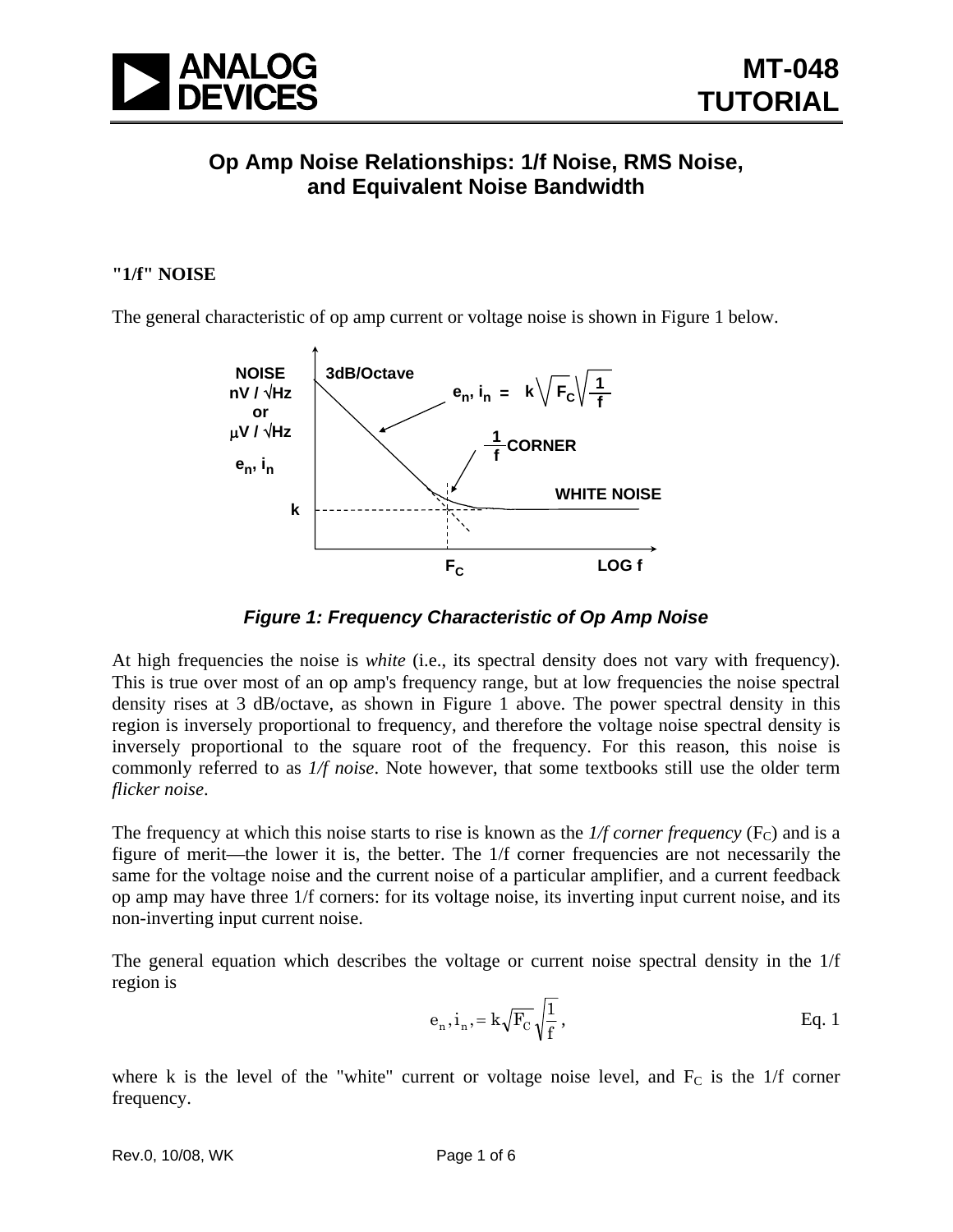The best low frequency low noise amplifiers have corner frequencies in the range 1 Hz to 10 Hz, while JFET devices and more general purpose op amps have values in the range to 100 Hz. Very fast amplifiers, however, may make compromises in processing to achieve high speed which result in quite poor 1/f corners of several hundred Hz or even 1 kHz to 2 kHz. This is generally unimportant in the wideband applications for which they were intended, but may affect their use at audio frequencies, particularly for equalized circuits.

#### **RMS NOISE CONSIDERATIONS**

As was discussed above, noise spectral density is a function of frequency. In order to obtain the rms noise, the noise spectral density curve must be integrated over the bandwidth of interest.

In the 1/f region, the rms noise in the bandwidth  $F<sub>L</sub>$  to  $F<sub>C</sub>$  is given by

$$
v_{n,rms}(F_L, F_C) = v_{nw} \sqrt{F_C} \sqrt{\int_{F_L}^{F_C} \frac{1}{f} df} = v_{nw} \sqrt{F_C \ln \left[ \frac{F_C}{F_L} \right]}
$$
 Eq. 2

where  $v_{nw}$  is the voltage noise spectral density in the "white" region,  $F_L$  is the lowest frequency of interest in the  $1/f$  region, and  $F_C$  is the  $1/f$  corner frequency.

The next region of interest is the "white" noise area which extends from  $F_C$  to  $F_H$ . The rms noise in this bandwidth is given by

$$
v_{n,rms}(F_C, F_H) = v_{nw} \sqrt{F_H - F_C}
$$
 Eq. 3

Eq. 2 and 3 can be combined to yield the total rms noise from  $F_L$  to  $F_H$ :

$$
v_{n,rms}(F_L, F_H) = v_{nw} \sqrt{F_C \ln \left[ \frac{F_C}{F_L} \right] + (F_H - F_C)}
$$
 Eq. 4

In many cases, the low frequency p-p noise is specified in a 0.1 Hz to 10 Hz bandwidth, measured with a 0.1 to 10 Hz bandpass filter between op amp and measuring device. The measurement is often presented as a scope photo with a time scale of 1s/div, as is shown in Figure 2 below for the [OP213.](http://www.analog.com/en/amplifiers-and-comparators/operational-amplifiers-op-amps/op213/products/product.html)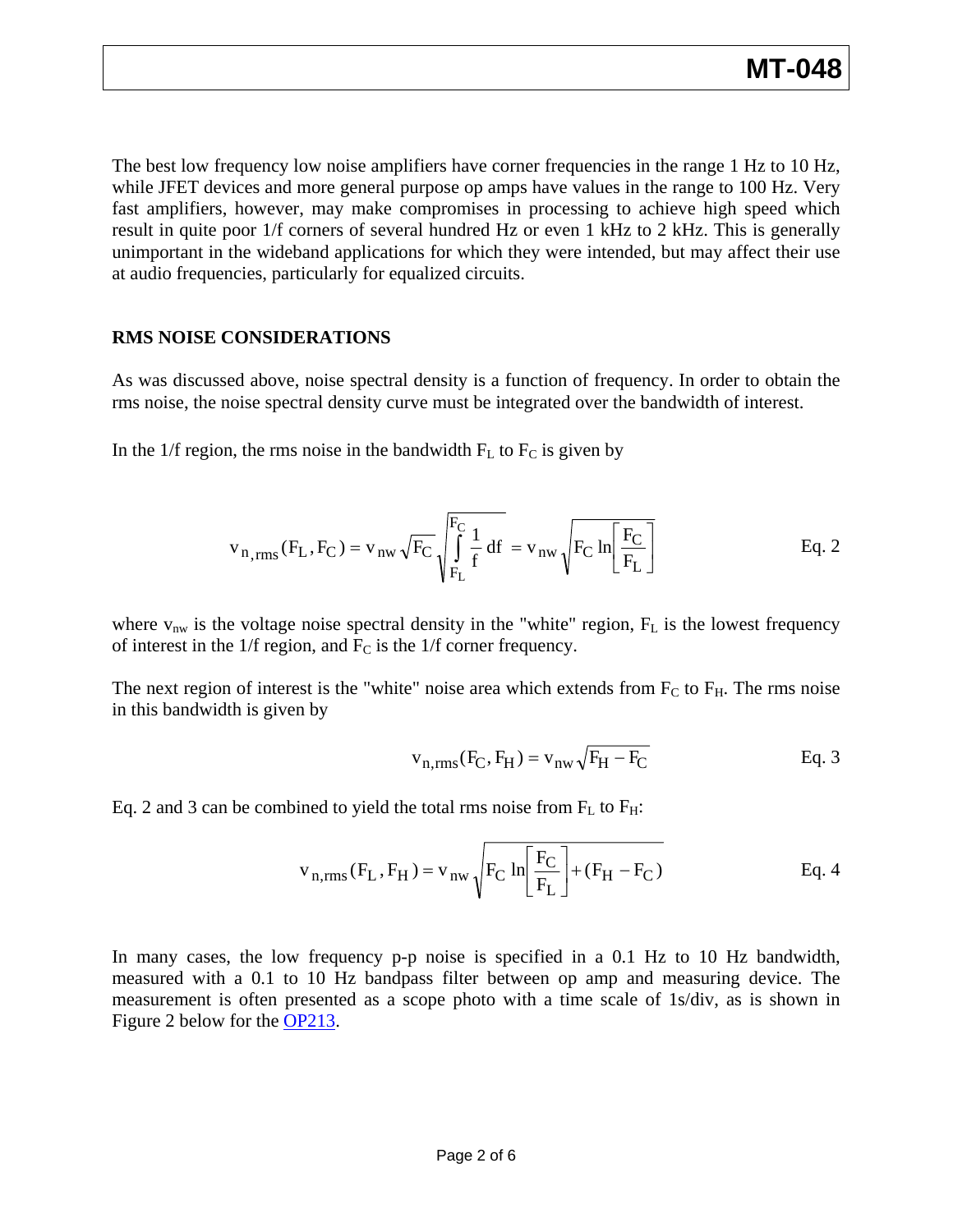

*Figure 2: 0.1Hz to 10 Hz Input Voltage Noise for the [OP213](http://www.analog.com/en/amplifiers-and-comparators/operational-amplifiers-op-amps/op213/products/product.html)*



*Figure 3: Input Voltage Noise for the [OP177](http://www.analog.com/en/amplifiers-and-comparators/operational-amplifiers-op-amps/op177/products/product.html)*

It is possible to relate the 1/f noise measured in the 0.1 to 10 Hz bandwidth to the voltage noise spectral density. Figure 4 above shows the **[OP177](http://www.analog.com/en/amplifiers-and-comparators/operational-amplifiers-op-amps/op177/products/product.html)** input voltage noise spectral density on the lefthand side of the diagram, and the 0.1 to 10 Hz peak-to-peak noise scope photo on the right-hand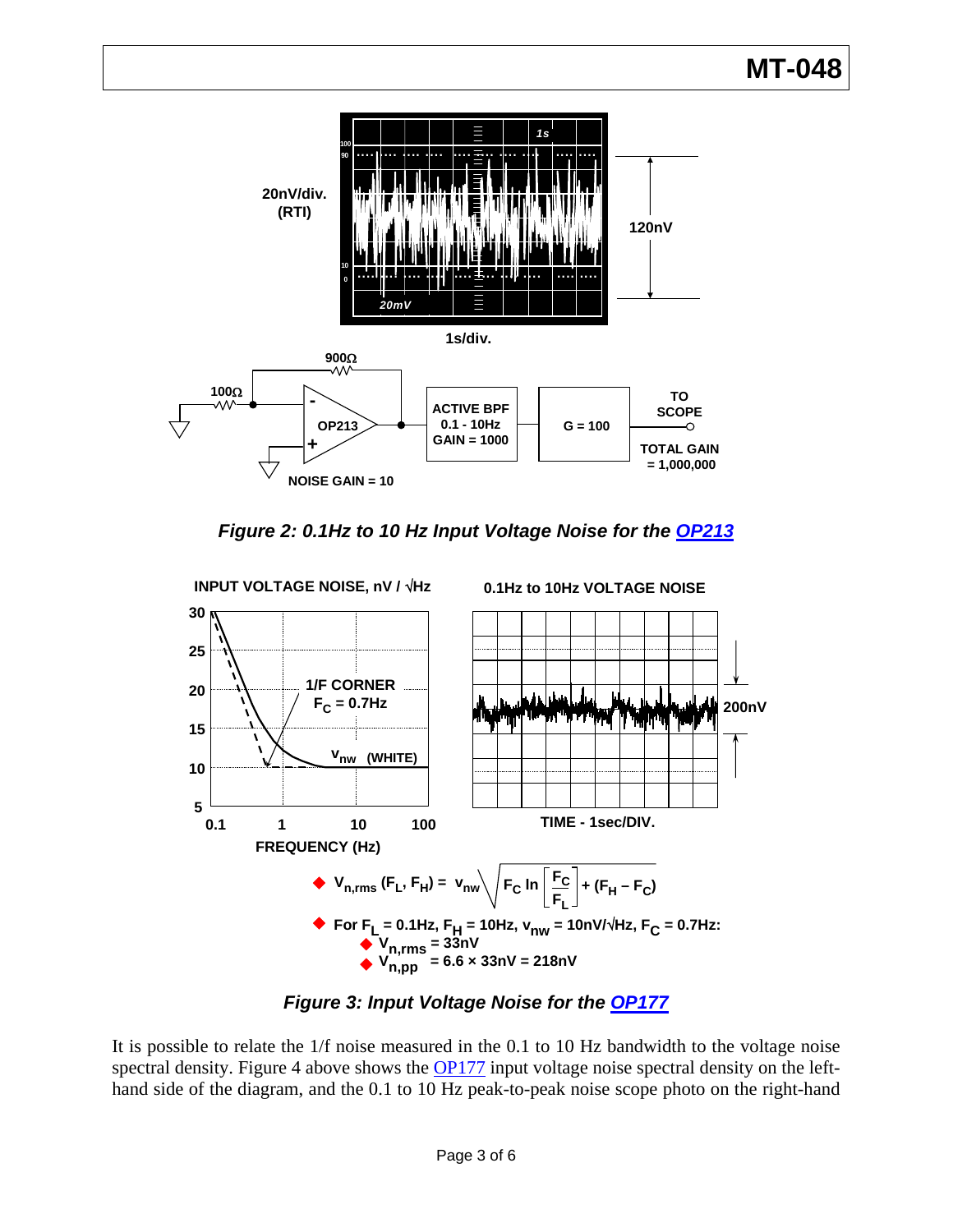# **MT-048**

side. Equation 2 can be used to calculate the total rms noise in the bandwidth 0.1 to 10 Hz by letting  $F_L = 0.1$  Hz,  $F_H = 10$  Hz,  $F_C = 0.7$  Hz,  $v_{nw} = 10$  nV/ $\sqrt{Hz}$ . The value works out to be about 33 nV rms, or 218 nV peak-to-peak (obtained by multiplying the rms value by 6.6—see the following discussion). This compares well to the value of 200 nV as measured from the scope photo.

It should be noted that at higher frequencies, the term in the equation containing the natural logarithm becomes insignificant, and the expression for the rms noise becomes:

$$
V_{n,rms}(F_H, F_L) \approx v_{nw} \sqrt{F_H - F_L} .
$$
 Eq. 5

And, if  $F_H \gg F_L$ ,

$$
V_{n,rms}(F_H) \approx v_{nw} \sqrt{F_H} .
$$
 Eq. 6

However, some op amps (such as the [OP07](http://www.analog.com/en/amplifiers-and-comparators/operational-amplifiers-op-amps/op07/products/product.html) and [OP27\)](http://www.analog.com/en/other/militaryaerospace/op27/products/product.html) have voltage noise characteristics that increase slightly at high frequencies. The voltage noise versus frequency curve for op amps should therefore be examined carefully for flatness when calculating high frequency noise using this approximation.

At very low frequencies when operating exclusively in the 1/f region,  $F_C$  >> ( $F_H - F_L$ ), and the expression for the rms noise reduces to:

$$
V_{n,rms}(F_H, F_L) \approx v_{nw} \sqrt{F_C \ln \left[ \frac{F_H}{F_L} \right]}
$$
. Eq. 7

Note that there is no way of reducing this 1/f noise by filtering if operation extends to dc. Making  $F_H = 0.1$  Hz and  $F_L = 0.001$  Hz still yields an rms 1/f noise of about 18 nV rms, or 119 nV peak-to-peak. The point is that averaging results of a large number of measurements over a long period of time has practically no effect on the rms value of the 1/f noise. A method of reducing it further is to use a chopper stabilized op amp, to remove the low frequency noise.

In practice, it is virtually impossible to measure noise within specific frequency limits with no contribution from outside those limits, since practical filters have finite rolloff characteristics. Fortunately, measurement error introduced by a single pole lowpass filter is readily computed. The noise in the spectrum above the single pole filter cutoff frequency,  $f_c$ , extends the corner frequency to  $1.57f_c$ . Similarly, a two pole filter has an apparent corner frequency of approximately  $1.2f_c$ . The error correction factor is usually negligible for filters having more than two poles. The net bandwidth after the correction is referred to as the filter *equivalent noise bandwidth* (see Figure 4 below).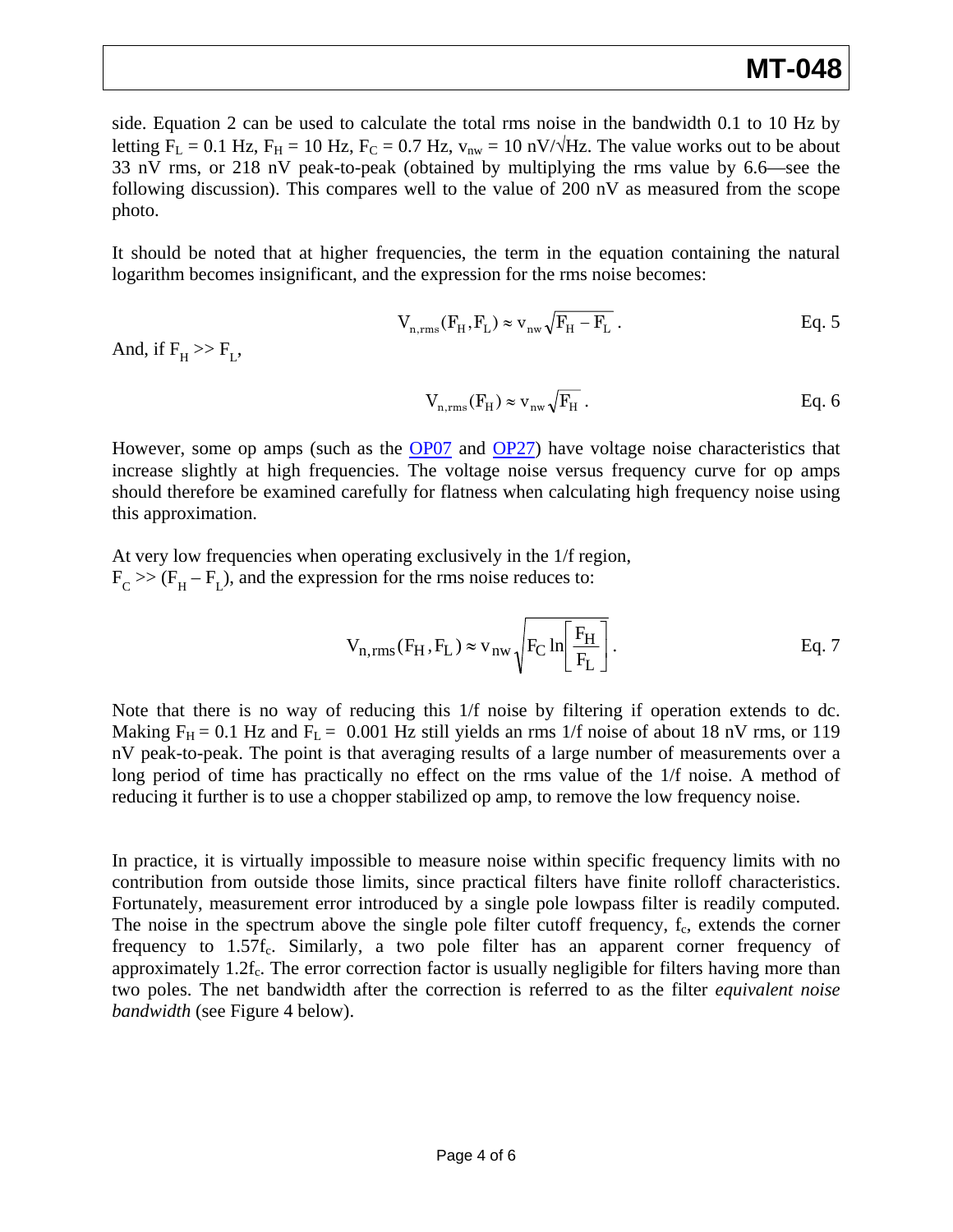

**EQUIVALENT NOISE BANDWIDTH = 1.57**  $\times$  **f<sub>C</sub>** 

### *Figure 4: Equivalent Noise Bandwidth*

It is often desirable to convert rms noise measurements into peak-to-peak. In order to do this, one must have some understanding of the statistical nature of noise. For Gaussian noise and a given value of rms noise, statistics tell us that the chance of a particular peak-to-peak value being exceeded decreases sharply as that value increases—but this probability never becomes zero.

Thus, for a given rms noise, it is possible to predict the percentage of time that a given peak-topeak value will be exceeded, but it is not possible to give a peak-to-peak value which will never be exceeded as shown in Figure 5 below.

| Nominal Peak-to-Peak | % of the Time Noise will Exceed<br><b>Nominal Peak-to-Peak Value</b> |
|----------------------|----------------------------------------------------------------------|
| $2 \times rms$       | 32%                                                                  |
| $3 \times rms$       | 13%                                                                  |
| $4 \times rms$       | 4.6%                                                                 |
| $5 \times rms$       | 1.2%                                                                 |
| $6 \times rms$       | 0.27%                                                                |
| $6.6 \times rms***$  | 0.10%                                                                |
| $7 \times rms$       | 0.046%                                                               |
| $8 \times rms$       | $0.006\%$                                                            |
|                      | **Most often used conversion factor is 6.6*                          |

## *Figure 5: RMS to Peak-to-Peak Ratios*